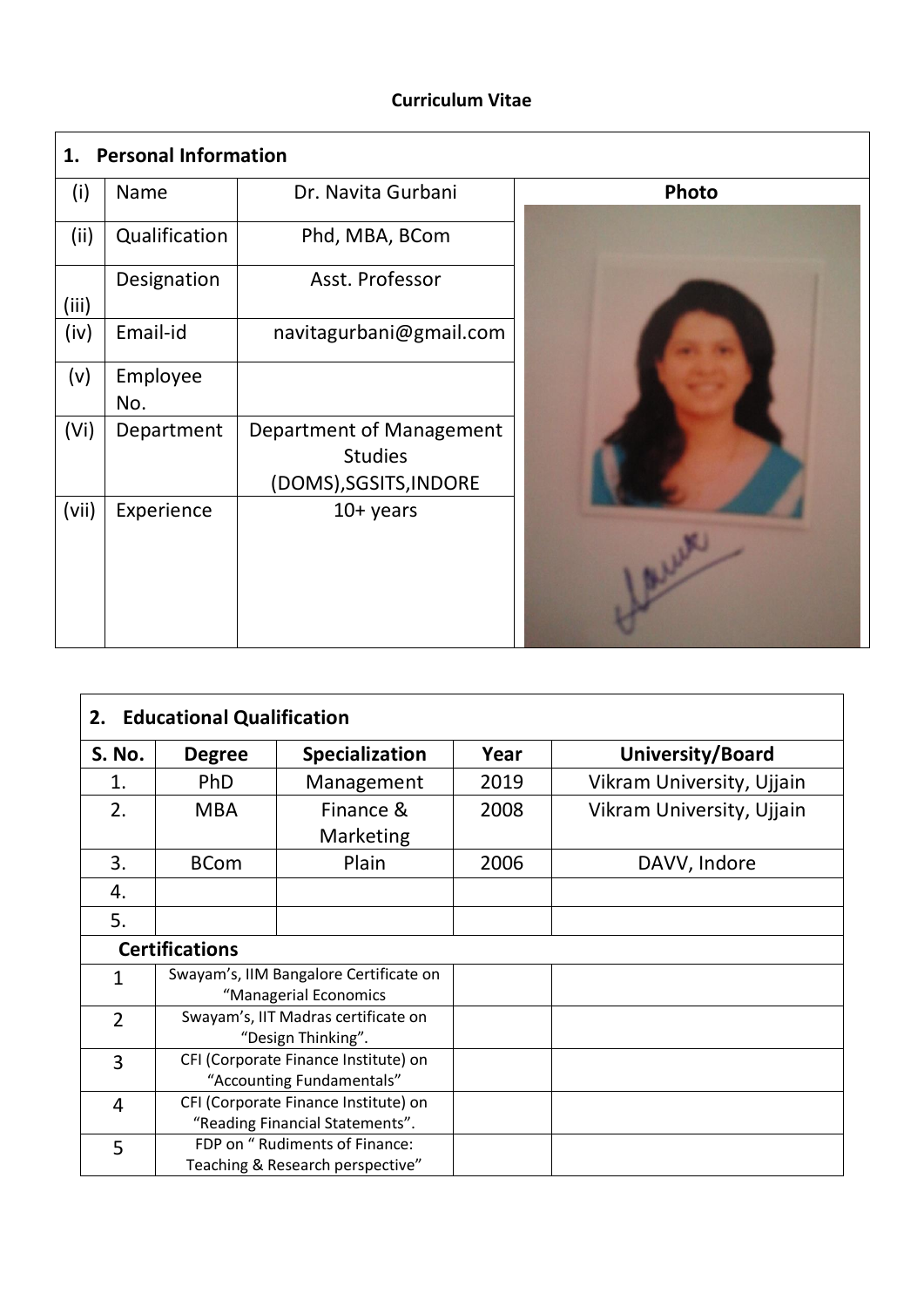## **3. Research Interests**

Banking, Insurance, Design Thinking

### **4. Research Paper Publications**

### **(I) International/National Journal Publications**

 **1.** Published Paper, "Effect of Pandemic on share price of Indian IPOs launched: An Empirical Study" in Prabandh Journal of Management Education and Research, The Annual Management Journal of FMS, Udaipur (Raj.)

**2**. "Customer Perceptions on Virtual Banking-Literature Review", International Journal of Management, IT & Engineering (http://www.ijmra.us), ABDC Journal, ISSN: 22490558, Vol.8, Issue10(1),pp.115124.October2018.

http://www.ijmra.us/project%20doc/2018/IJMIE\_OCTOBER2018/IJMIEOct18.pdf

**3.** "Virtual Banking Adoption in Public and Private Sector Commercial Banks of Indore City (M.P) India", International Journal of Emerging Technologies and Innovative Research (www.jetir.org), ISSN:2349-5162,Vol.5,Issue10,pp.76-88.October2018.

### **http://www.jetir.org/papers/JETIR1810563.pdf 3.**

**4.** Published a paper in UGC Approved, ARASH: A Journal of ISMDR, on "Customer Perceptions on Virtual Banking- Literature Review", Vol. 6.No.1 &2, June –December 2016. ISSN: 2231- 2072

 $\Rightarrow$ 

# **5. List of Conferences/Workshops/Seminars Attended**

- 1. Presented paper titled "Fin-Tech: Pre-Post Covid19 with special Reference to India" in International Online Conference by Symbiosis University of Applied Sciences, Indore (M.P)`
- 2. Presented a paper in AICTE Sponsored International Seminar in Oriental College of Management, Bhopal, on "A conceptual study on factors influencing the growth of Virtual Banking in India", May 2015.
- 3. . Presented a paper in National Conference by Christian Eminent College, on "Entrepreneurship: A Key factor in encouraging Structural Transformation in Developing Economies" April 2014.
- 4. Presented a paper in National Multi-Conference by LNCT, Indore on "Empirical study on Employee